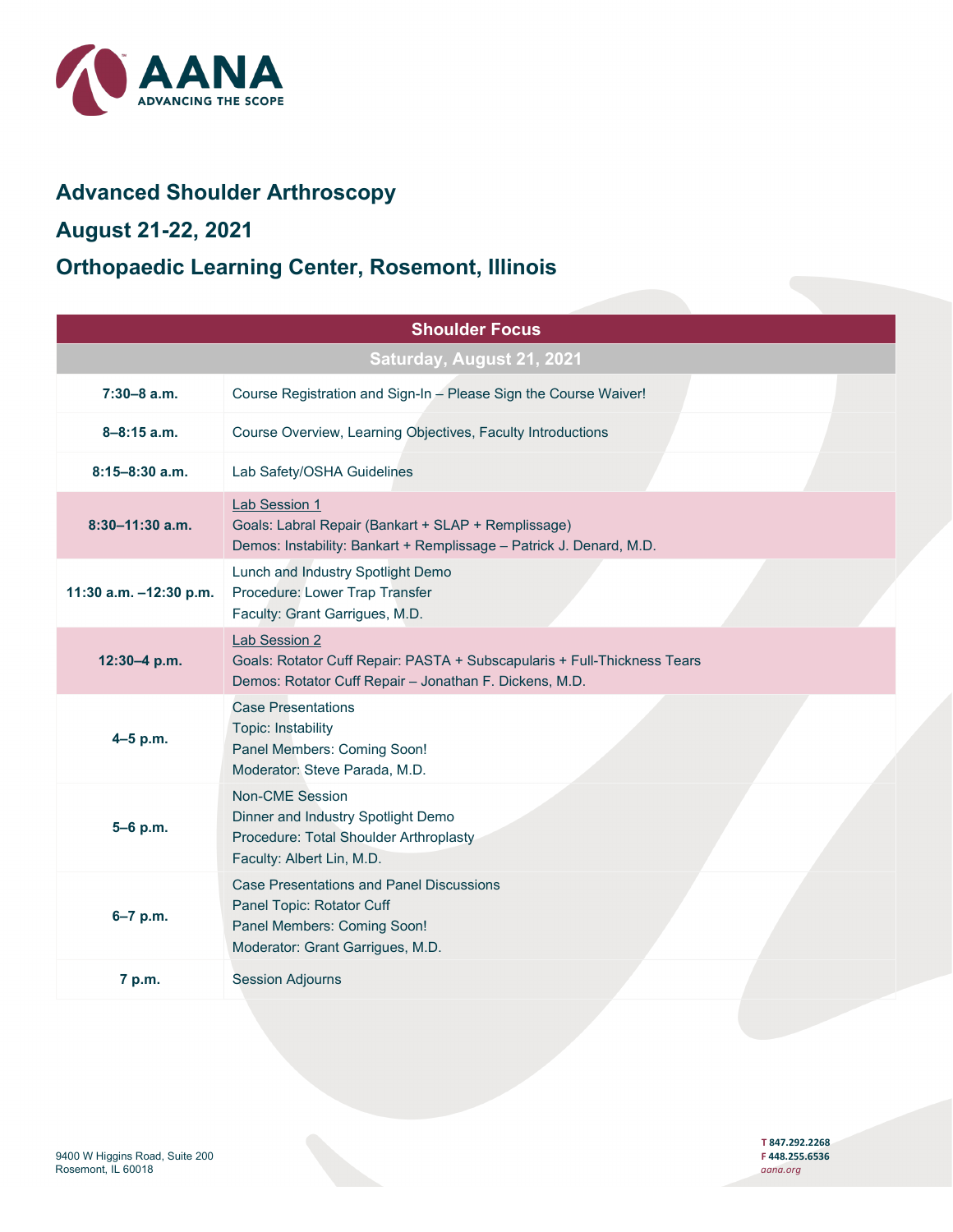

|  | <b>Shoulder Focus</b> |
|--|-----------------------|
|  |                       |

| Sunday, August 22 <sup>nd</sup> , 2021 |                                                                                                                                                                                                                                  |  |  |  |
|----------------------------------------|----------------------------------------------------------------------------------------------------------------------------------------------------------------------------------------------------------------------------------|--|--|--|
| 7–7:30 a.m.                            | Review of Lab, Open Q&A                                                                                                                                                                                                          |  |  |  |
| $7:30 - 9:30$ a.m.                     | <b>Practice Management Section</b><br>-Patient Engagement - Patrick J. Denard, M.D.<br>-Billing and Coding - Kevin Kruse, M.D.<br>-Marketing - Kevin D. Plancher, M.D., M.P.H.<br>-Private Equity Group Purchases - Coming Soon! |  |  |  |
| $9:30-10:30$ a.m.                      | <b>Ultrasound Session</b><br>Moderator - Kevin K. Kruse, M.D.                                                                                                                                                                    |  |  |  |
| $10:30$ a.m. $-$ Noon                  | Ultrasound Dry Lab                                                                                                                                                                                                               |  |  |  |
| <b>Noon</b>                            | Course Adjourns                                                                                                                                                                                                                  |  |  |  |

| <b>Lecture List - Provided Prior to Lab Experience</b>                               |                                         |  |  |
|--------------------------------------------------------------------------------------|-----------------------------------------|--|--|
| <b>Shoulder Lectures</b>                                                             |                                         |  |  |
| Beach Chair Positioning: Tricks to Make It Simple                                    | Kevin Karl Kruse, M.D.                  |  |  |
| Lateral Positioning: How to Set Up to Get Everywhere                                 | Travis Dekker, M.D.                     |  |  |
| Standard Portals All Shoulder Arthroscopists Should Know                             | <b>Coming Soon!</b>                     |  |  |
| The Arthroscopic Bankart Technique                                                   | Brian Waterman, M.D.                    |  |  |
| The Bony Bankart                                                                     | <b>Coming Soon!</b>                     |  |  |
| The HAGL                                                                             | <b>Coming Soon!</b>                     |  |  |
| Arthroscopic Augmentation for Glenoid Bone Loss                                      | John Tokish, M.D., James<br>Shaha, M.D. |  |  |
| The Remplissage                                                                      | Kelly Kilcoyne, M.D.                    |  |  |
| My Technique for Multidirectional Shoulder Instability: Capsular Closures and Shifts | <b>Coming Soon!</b>                     |  |  |
| Bony Augmentation: The Open Latarjet                                                 | Matthew Provencher, M.D.                |  |  |
| The Arthroscopic Latarjet: How to Get It Done Safely and Efficiently                 | <b>Coming Soon!</b>                     |  |  |
| Bone Graft Augmentation: How to Do This Safely and Efficiently                       | Ivan Wong, M.D.                         |  |  |
|                                                                                      |                                         |  |  |